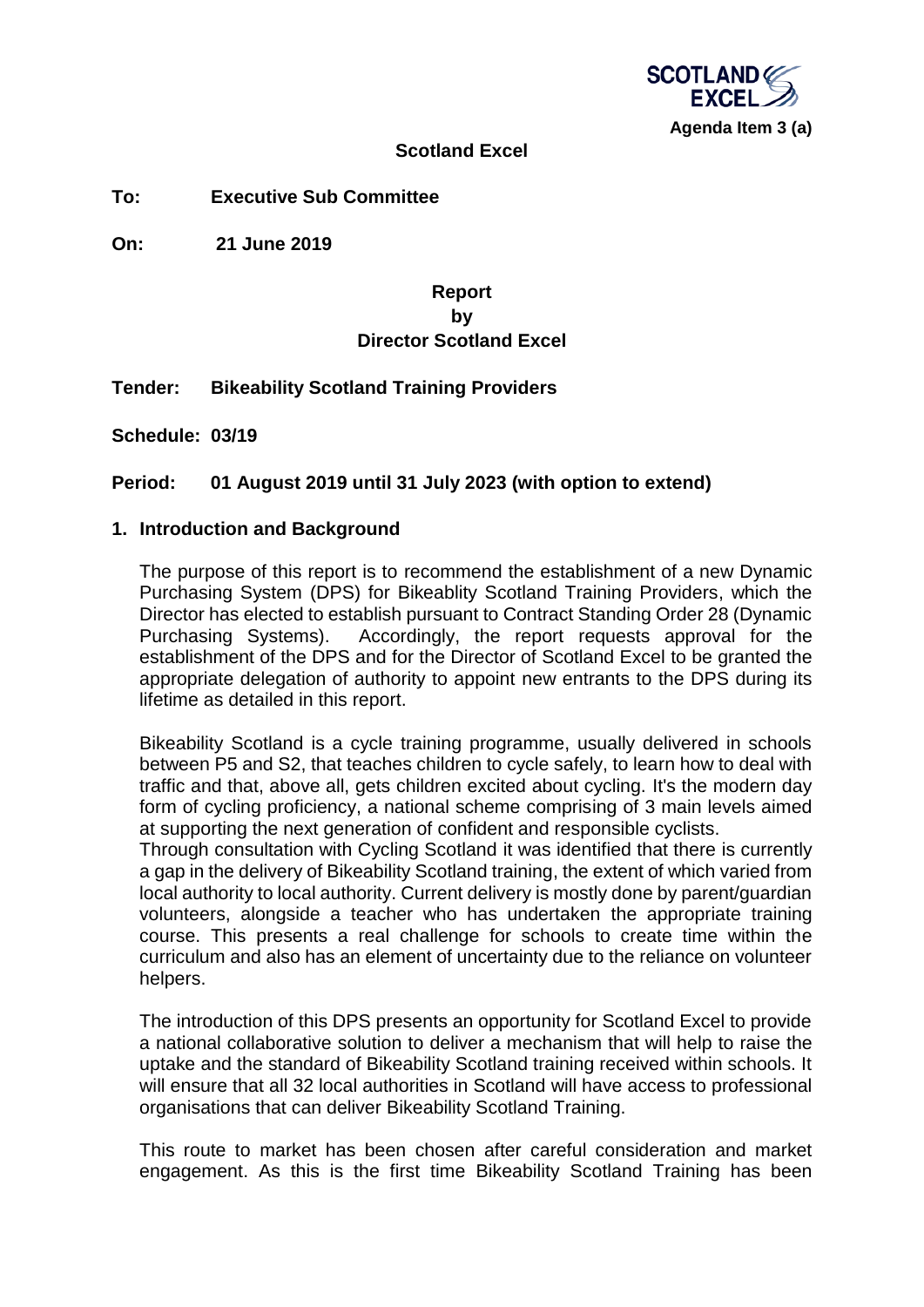tendered at a national level, the current market place is small and likely to be relatively inexperienced in tendering. By tendering this opportunity as a DPS, it will allow the flexibility of new entrants to bid to join throughout the lifetime of the contract and increase, not only the supply base, but also the level of cyclist skill in Scotland through professional training.

## **2. Definition of a Dynamic Purchasing System**

As defined under Regulation 35 (Dynamic Purchasing Systems) of the Public Contracts (Scotland) Regulations 2015, a DPS is a route to market that a "contracting authority may use for commonly used purchases the characteristics of which, as generally available on the market, meet their requirements". It has similarities to a framework agreement, but unlike a framework, allows new service providers to join at any point throughout its lifetime. It must be run as a completely electronic process and is set up using the restricted procedure and other associated conditions. Public bodies are permitted to set up a DPS which may be divided into categories of service (Lots).

Although available for some time, traditionally, DPS's were largely considered non-user friendly due to the perceived cumbersome nature of award procedures. In recent years however, as part of the EU's review of procurement rules (implemented in Scotland by the 2015 Regulations) the associated processes have been reviewed and changes implemented at a European Union (EU) level that has seen its use and popularity increase.

This DPS will be seeking legally compliant service providers, capable of delivering Bikeability Scotland Training, whilst allowing for a small level of tailoring to meet operational requirements at an individual council level.

## **3. Scope Participation and Spend**

Based on current spend analysis and grant information provided by Cycling Scotland, the DPS has been advertised at a value of approximately £300,000 per annum.

As noted above, the DPS provides an alternative to a framework model that offers a number of benefits that will help local authorities meet their service needs. Overall, this offers a service delivery option for local authorities that will be easy to use and will cover the full range of requirements at a local level. The lot summary is shown in the table below: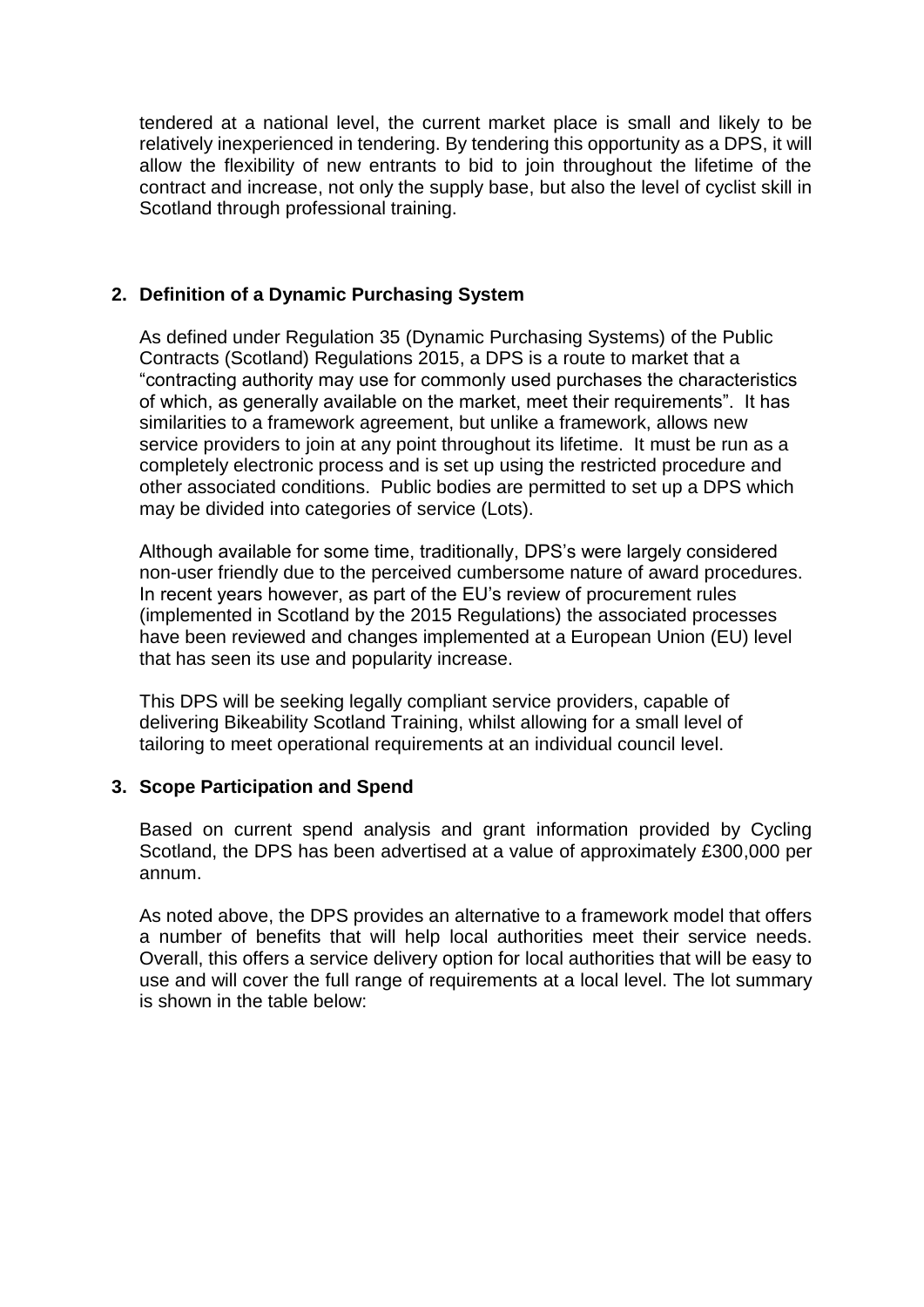|          | Figure 1 - Lotting Structure:                     |
|----------|---------------------------------------------------|
| Lot 1    | Aberdeen City Council                             |
| Lot 2    | Aberdeenshire Council                             |
| Lot 3    | <b>Angus Council</b>                              |
| Lot 4    | Argyll and Bute Council                           |
| Lot 5    | Clackmannanshire Council                          |
| Lot 6    | <b>Dumfries and Galloway Council</b>              |
| Lot 7    | Dundee City Council                               |
| Lot 8    | <b>East Ayrshire Council</b>                      |
| Lot 9    | <b>East Dunbartonshire Council</b>                |
| Lot $10$ | <b>East Lothian Council</b>                       |
| Lot 11   | <b>East Renfrewshire Council</b>                  |
| Lot 12   | <b>Edinburgh City Council</b>                     |
| Lot 13   | <b>Falkirk Council</b>                            |
| Lot 14   | <b>Fife Council</b>                               |
| Lot 15   | Glasgow City Council                              |
| Lot 16   | <b>Highland Council</b>                           |
| Lot 17   | Inverclyde Council                                |
| Lot 18   | <b>Midlothian Council</b>                         |
| Lot 19   | Moray Council                                     |
| Lot 20   | North Ayrshire Council                            |
| Lot 21   | North Lanarkshire Council                         |
| Lot 22   | <b>Orkney Islands Council</b>                     |
| Lot 23   | <b>Perth and Kinross Council</b>                  |
| Lot 24   | <b>Renfrewshire Council</b>                       |
| Lot 25   | <b>Scottish Borders Council</b>                   |
| Lot 26   | <b>Shetland Islands Council</b>                   |
| Lot 27   | South Ayrshire Council                            |
| Lot 28   | South Lanarkshire Council                         |
| Lot 29   | <b>Stirling Council</b>                           |
| Lot 30   | <b>West Dunbartonshire Council</b>                |
| Lot 31   | Western Isles Council (Comhairle nan Eilean Siar) |
| Lot 32   | <b>West Lothian Council</b>                       |

The DPS has been advertised for use by all thirty-two local authorities. The scope and breadth of services available via this DPS, as well as the structure and flexibility of the process to award and ability to allow new entrants throughout its lifetime, will help to ensure participation. It should be noted however that no guarantee of any business is given under the DPS.

## **4. Procurement Process**

A Prior Information Notice (PIN) was issued on 8<sup>th</sup> February 2019 informing the market of Scotland Excel's intention to issue a DPS with 16 organisations expressing an interest in the opportunity. Market engagement was conducted, which resulted in 9 supplier meetings that helped to inform the procurement strategy.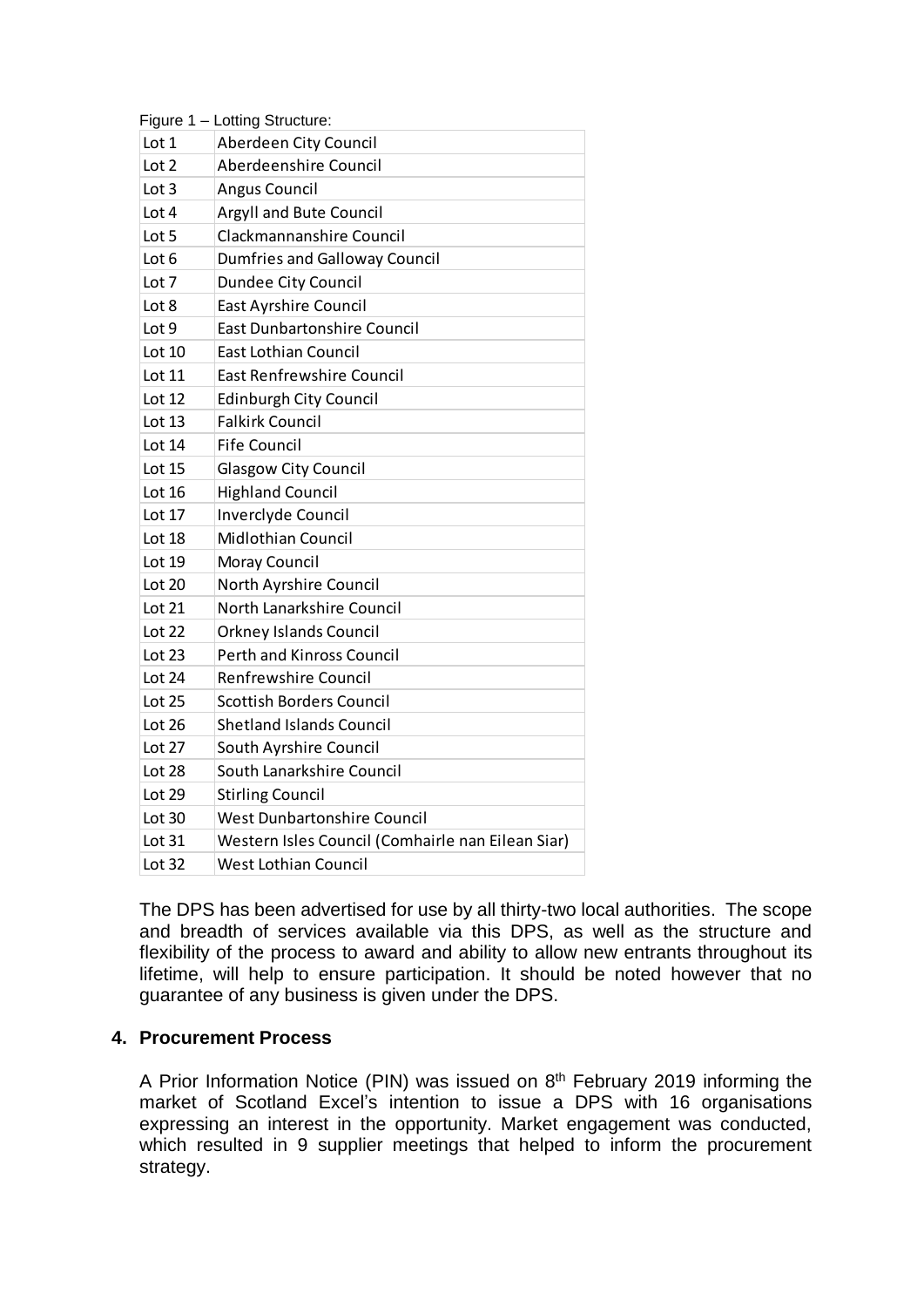Following the preparation and approval of necessary documentation, a Contract Notice was issued on 18<sup>th</sup> April 2019 that detailed the required services the DPS was seeking and invited service providers that considered themselves suitably qualified to deliver those services, to complete a qualification process, which if successfully passed, would grant them access to contract opportunities issued under the DPS.

The qualification stage assesses a service provider's suitability to deliver the service, and evidence their ability to meet mandatory requirements including; appropriate insurances and quality and environmental policies, as well as taking due consideration of previous experience, history of regulatory related performance and history of convictions, bankruptcy and public contract performance via the completion of the European Single Procurement Document (ESPD) and provision of supplementary evidence.

Under the DPS model, councils will be presented with a list of service providers, on a per Lot basis that have successfully passed the minimum qualification criteria, (capability to service, licensing, convictions, insurances and so on), confirming that they are capable of providing a service as defined within the Contract Notice. Councils will be able to tailor their own specifications, within clearly defined parameters as outlined within the Contract Notice. Submitted offers will then be evaluated by the council on both technical and commercial viability and the overall best value offer awarded.

A list of service providers requesting to be granted access to the DPS by adequately evidencing their ability to meet the defined qualification criteria is provided in Appendix 1. Note: Subject to final clarifications.

## **5. Mobilisation and Management**

Contract mobilisation will take place before the anticipated start of the DPS.

Supplier mobilisation packs will be distributed to successful tenderers and as a minimum will include;

- A clear explanation of how the DPS will operate and call off procedures available to local authorities and other participating bodies.
- Contact information for Scotland Excel, local authorities and participating members, who are responsible for this commodity area.

Local authorities and participating bodies will be issued with a framework guidance document which will include;

- The contract's terms & conditions.
- Contract management approach.
- Evaluation methodology template document
- DPS Call off quidance

Further guidance and documentation will be published on Scotland Excel's website, to ensure that this information is easily accessible for all stakeholders.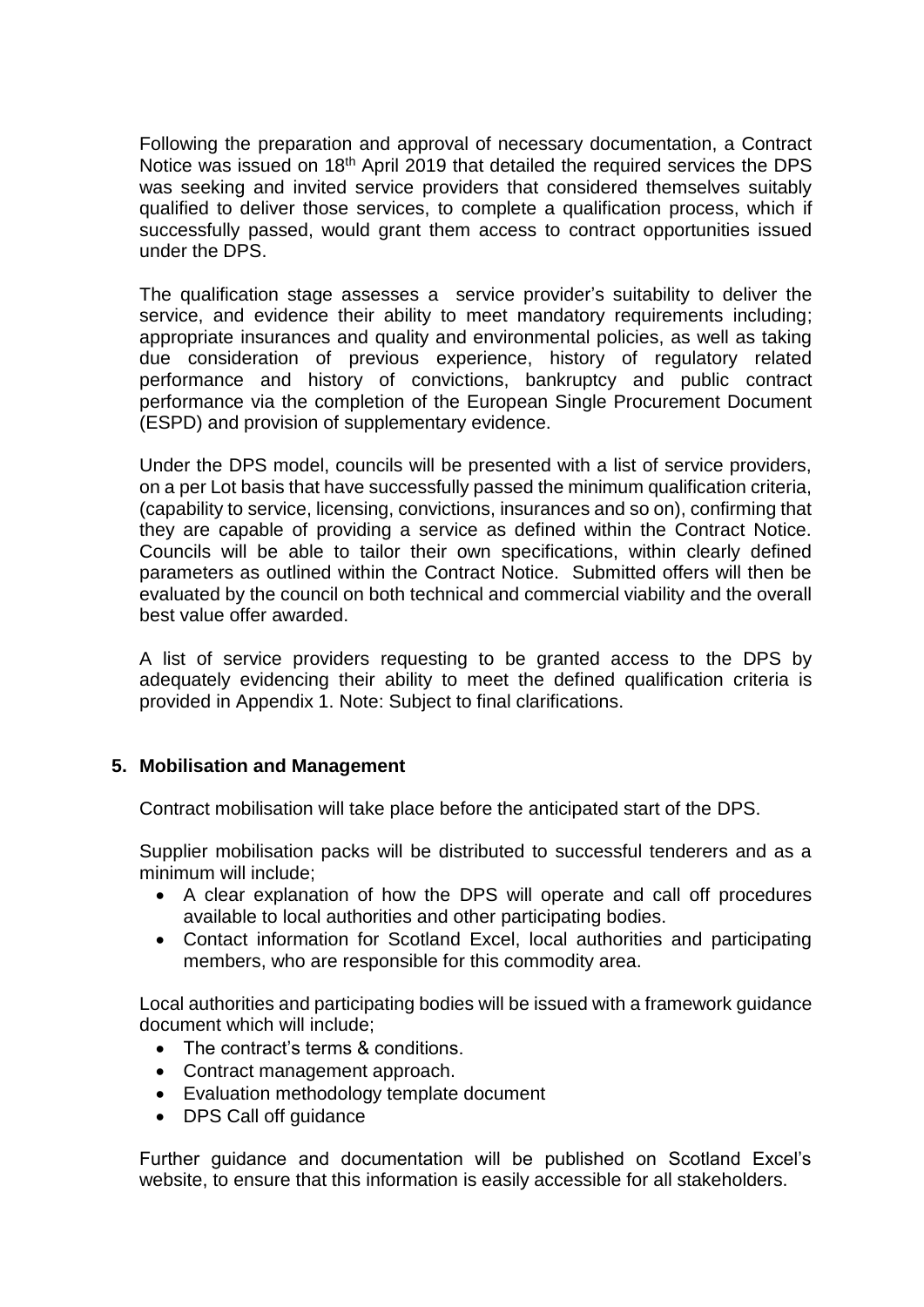The DPS Terms and Conditions clearly outline the requirement for service providers awarded contracts via the DPS to provide Management Information to Scotland Excel on a quarterly basis or as required. In addition, the Scotland Excel Operational Supplies and Services (OSS) Team will meet service providers as required to ensure that service providers are operating as required under contracts awarded.

As detailed in section 6 of this report, the service providers that complete the qualification process as "new entrants" will be evaluated during the lifetime of the DPS.

Note: Scotland Excel reserves the right as per the Regulations, to request resubmission of the ESPD as and when required, (with minimum 5 days' notice) ensuring service providers granted access to the DPS remain suitably qualified throughout.

#### **6. New Entrants**

A key outcome of the DPS route to market is a facility to allow new entrants offering services throughout the lifetime of the arrangement and thereby not "lock-out" new service providers who can meet the regulatory requirements and potentially offer best value to local authorities.

As such, following commencement of the DPS, a second Contract Notice will be issued inviting new entrants to complete the qualification process. This invitation will remain open throughout the lifetime of the DPS and approval of new entrants will be the responsibility of Scotland Excel.

New entrants will complete the same qualification process as the original and if evaluated as meeting requirements, will be notified by Scotland Excel and granted access to the DPS. The new entrants will then become available for local authorities to utilise, further stimulating competition among providers as well as allowing the new entrants to compete for contract opportunities issued under it.

The Public Contracts (Scotland) Regulations 2015 require that service providers putting themselves forward to be granted access to the DPS must be informed of their success or failure within a maximum of 10 days following completion and submission of the qualification documents. (Regulations 35, (13) and (14) of the aforementioned Regulations).

In order to remain compliant with this statutory requirement, it is essential that Scotland Excel evaluate and notify respondents of the outcome in as timely a manner as possible. As Committee will clearly be unavailable at 10 days' notice or less each time a new entrant or entrants apply to access the DPS, this report will therefore recommend that the Director of Scotland Excel be granted the appropriate Delegated Authority to approve such decisions and that the Executive Sub-Committee be updated on status of available service providers on an annual basis via incorporation to the Annual Procurement Report.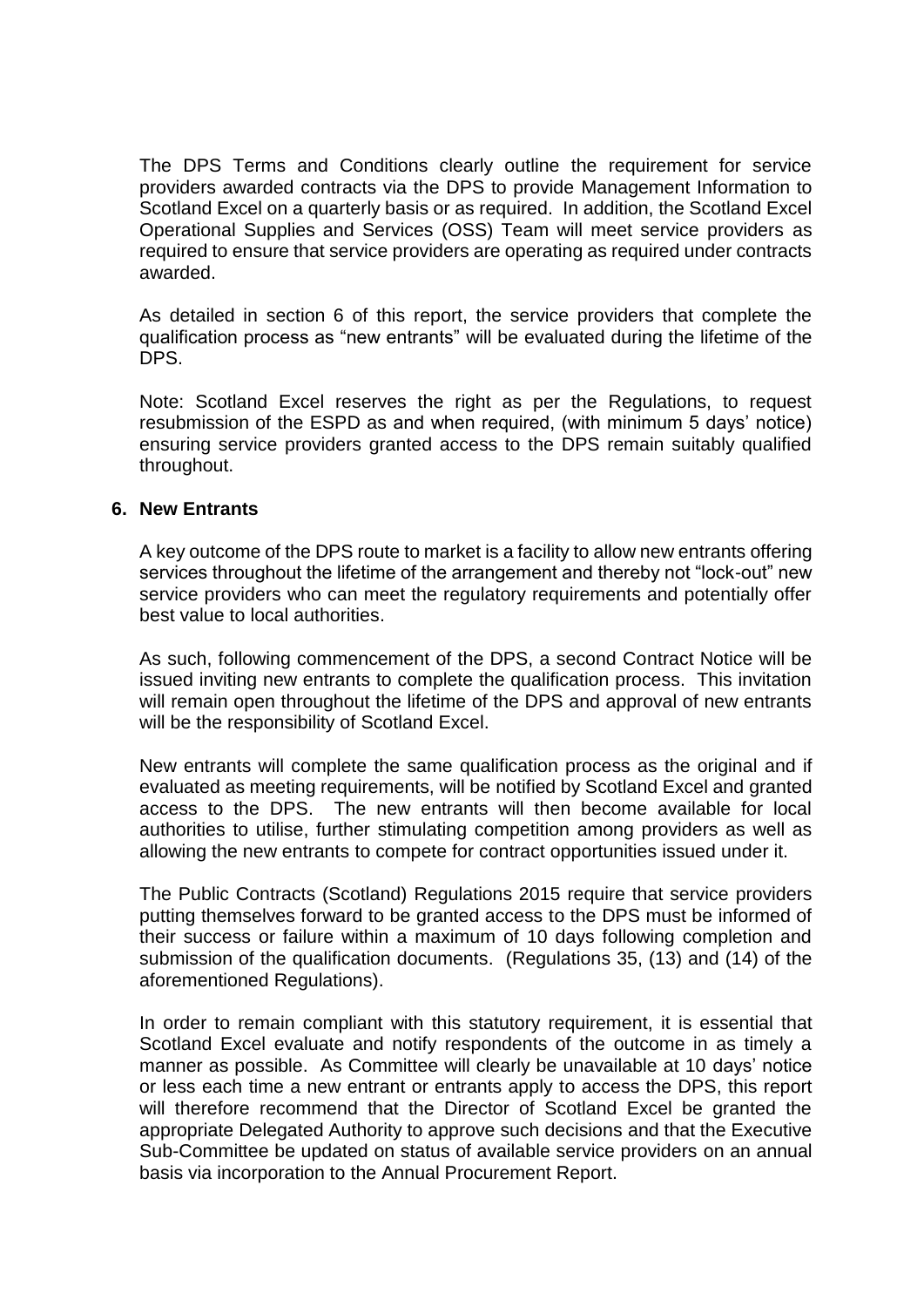## **7. Recommendation**

The Executive Sub Committee is requested to:

- (a) Approve the establishment of the Dynamic Purchasing System for Bikeability Scotland Training Providers;
- (b) Approve the initial respondents selected to participate in the DPS as detailed in Appendix 1;
- (c) Grant Delegation of Authority to the Director of Scotland Excel (or their delegate) to approve the evaluation outcome and award participation on the DPS to any new entrants completing the DPS Qualification process to Scotland Excel's satisfaction, thereby enabling their participation in the Dynamic Purchasing System during its lifetime, ensuring compliance with the applicable procurement rules including the statutory 10-day maximum period for evaluation and notification of outcome; and
- (d) Approve Scotland Excel's proposal that the Executive Sub-Committee be updated on the status of available service providers on an annual basis via incorporation into the Annual Procurement Report